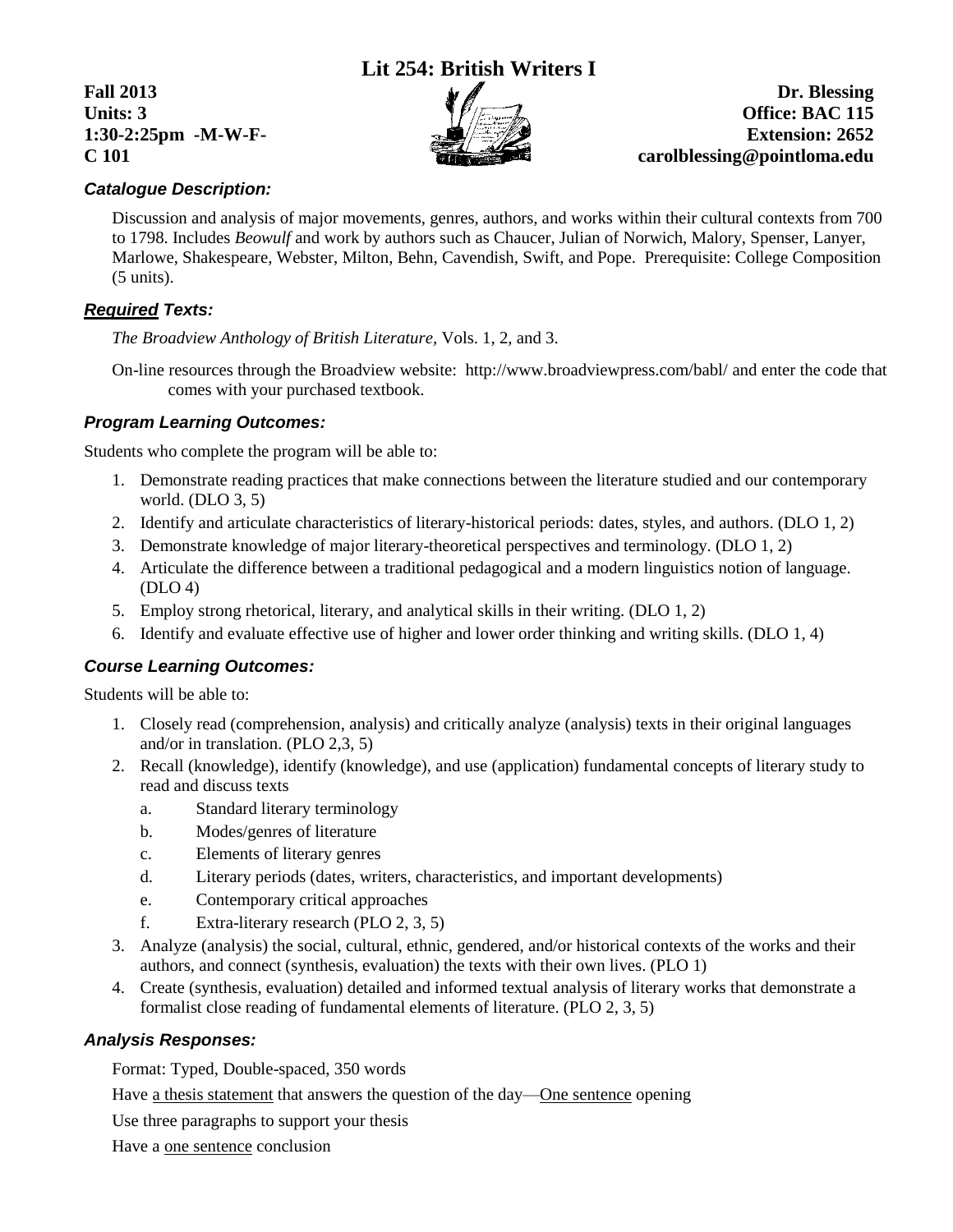Use the text itself—your analysis must be fully based in the literary work; all assertions must be backed up with examples from or references to the work. Use parenthetical references and list the page numbers of the text you cite.

The analysis must be your own work—not taken in part or the whole from any other sources.

Grading is based on:

- Thoroughness of response—demonstrating good understanding of the text
- Originality of ideas
- Critical thought
- Strength of thesis/argument
- Strength of support from the text

## *Oral Reports—These will cover contexts connected to a literary work:*

- 1. Worth 10% of your course grade
- 2. Sign up for a date on which to present—choose a topic connected to the work
- 3. Research the topic using three sources outside of our text. Do not use Wikipedia or similar sources. Use reputable and current books, journal articles, and/or on-line resources from reputable sites such as those connected with universities and historical organizations.
- 4. Present your findings to the class on the date for which you signed up. The presentation must not run over ten minutes, so practice it ahead of time.
- 5. Include a one-page typed summary of your research, including a list of your three sources in MLA format.
- 6. Suggestion for ideas—ahead of the date of your presentation, read the introduction in the textbook for possible topics that you can research.

### *Course Requirements:*

# **PREREQUISITE: WRITING 110, OR WRITING 115 AND 116, OR WRITING 120**

- Reading of all assignments by the dates listed below. A minimum of two hours outside of class is expected for every hour in class (6 hours outside work weekly). (CLO 1)
- Frequent quizzes  $(10\%)$ CLO 2)
- Fifteen one page analyses, approximately 350-400 words each, dates as noted on the syllabus (15%). Turn in one each week on the day of the question upon which your analysis is based. (CLOs 2-4)
- One oral/written presentation on contexts connected to a work.  $(10\%)$  (CLOs 2 and 3)
- $\bullet$  Two five-page essays, approximately 1750-2000 words each, 10% each (20% total). These may be expansions of your shorter analysis work. (CLOs 2-4)
- Two examinations, as noted on the syllabus. Exam 1 is worth 20%; the final exam is worth 25%. (CLOs 2 and 3)
- Oral participation—will influence borderline grades and make the class more meaningful for everyone. (CLOs 2and 3)

# *Course Ground Rules:*

**Attendance:** Please read the Class Attendance section of your PLNU Catalog, carefully. If students miss more than 10% of class meetings (approx. 4 for a MWF course), faculty members may file a written report which may result in de-enrollment from the course. If you miss more than 20% of class meetings (approx. 8 for a MWF course), you may be de-enrolled without notice. De-enrollment may have serious consequences on residence, athletic, and scholarship requirements; it may also necessitate a reduction or loss in your financial aid.

**LJML Academic Honesty Policy:** The LJML Department deems intellectual and academic integrity critical to academic success and personal development; therefore, any unethical practice will be detrimental to the student's academic record and moral character. Students who present the work of others as if it were their own commit plagiarism. Presenting another's work as one's own includes, but is not limited to, borrowing another student's work, buying a paper, and using the thoughts or ideas of others as one's own (using information in a paper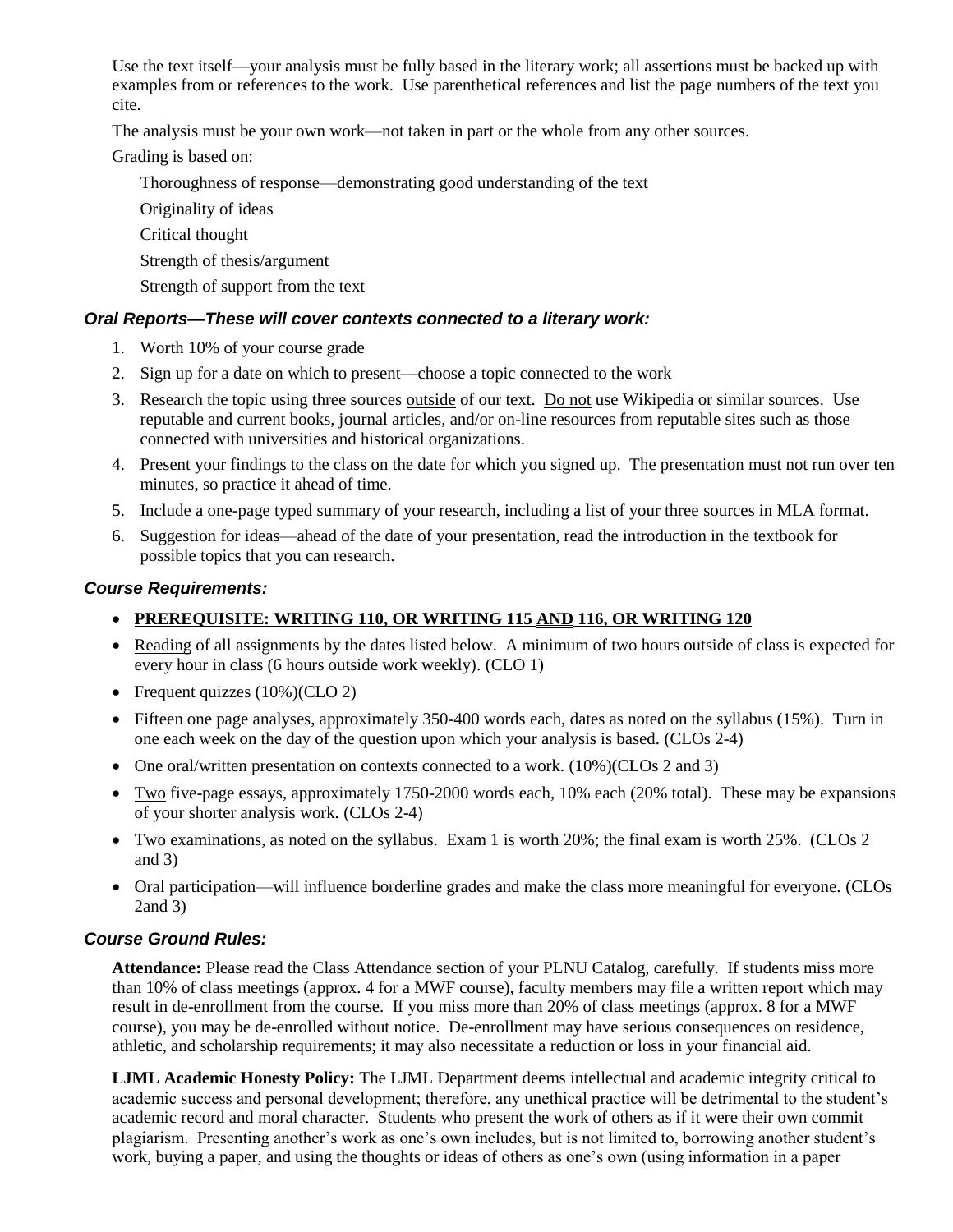without citation). Plagiarized work will result in a failing grade for the assignment and possibly for the course. In either event, a written report will be filed with the department chair and the area dean. The dean will review the report and submit it to the Provost and the Vice President for Student Development. It will then be placed in the student's academic file.

**Final Examinations:** Final Examinations are the culminating learning event in a course, and they are scheduled to take into account all the different courses and departments across the university. The exam schedule varies from year to year. The final examination schedule is posted on the Class Schedules site. You are expected to arrange your personal affairs to fit the examination schedule.

### **Class Sessions, Preparation, Assignments, and Technology:**

a. If you wish to use your laptop during class, you may use the laptop only for note-taking, not checking email, Facebook, or other activities. If you are using an electronic reader for the text book (Kindle, Nook, etc.), please let me know and have no other "file" open on your reader other than the class text/reading.

### **b. All other electronics must be muted or turned off for the entire class period, including cell phones.**

- c. Completion of all assignments is required, and passing the course will be difficult without doing so. Readings and written responses must be prepared in advance of the date scheduled/due and of sufficient length and quality to meet the assignment's requirements and intents. Missed work (quizzes and written responses) may be made up only in truly extenuating circumstances and only if you and I have had a conversation about your situation. No make-up work will be given for missed work.
- d. Late assignments will not be accepted either in person, by delivery, or in my mailbox (unless you and I have communicated prior to the deadline about extenuating circumstances).
- e. It is your responsibility to see to it that I receive your work.
- f. Always keep electronic copies of your work so that you can provide duplicate copies if you need to.
- g. Handwritten papers are never acceptable (unless so specified).
- h. You may be requested to attend office hours with the professor if a need arises.

**Classroom Decorum:** Please manage your electronic devices appropriately and with consideration for others see a&b above.

**Email and Canvas:** You are responsible for checking your PLNU email account and Canvas regularly for electronic messages from me (and sometimes from your classmates). You are fully accountable for all course material, announcements, communications that are distributed via email and Canvas; and I will send messages only to these sites. Please let me know if you encounter any technical problems with these sites.

**Maintaining Class Schedule Via Online Registration:** Students must maintain their class schedules. Should a student need arise to drop a course, they are responsible to drop the course (provided the drop date meets the stated calendar deadline established by the university) and to complete all necessary official forms (online or paper). Failing to attend and/or to complete required forms may result in a grade of F on the student's official transcript.

**Extenuating Situations and Grades:** No "Incomplete" grades will be assigned unless extenuating circumstances (e.g., death in the family, automobile accidents, hospitalization) prevail. If you find yourself in such a situation, please contact me immediately and submit any necessary and valid documents to help clarify and document your situation (e.g., doctor's letter on letterhead, funeral service program, police report, etc.).

Your oral participation makes the class more interesting for everyone and will positively affect your grade. Ask questions you have from the reading.

No Cliff's Notes, Barron's Notes, Spark Notes or similar guides are to be used for papers, brought to class, or used as a substitute for the reading.

**Inclusive Language:** Because the Literature, Journalism, and Modern Language department recognizes the power of language, all public language used in this course, including written and spoken discourse, be inclusive. This standard is also outlined by all major academic style guides, including MLA, APA, and Chicago, and is the norm in university-level work.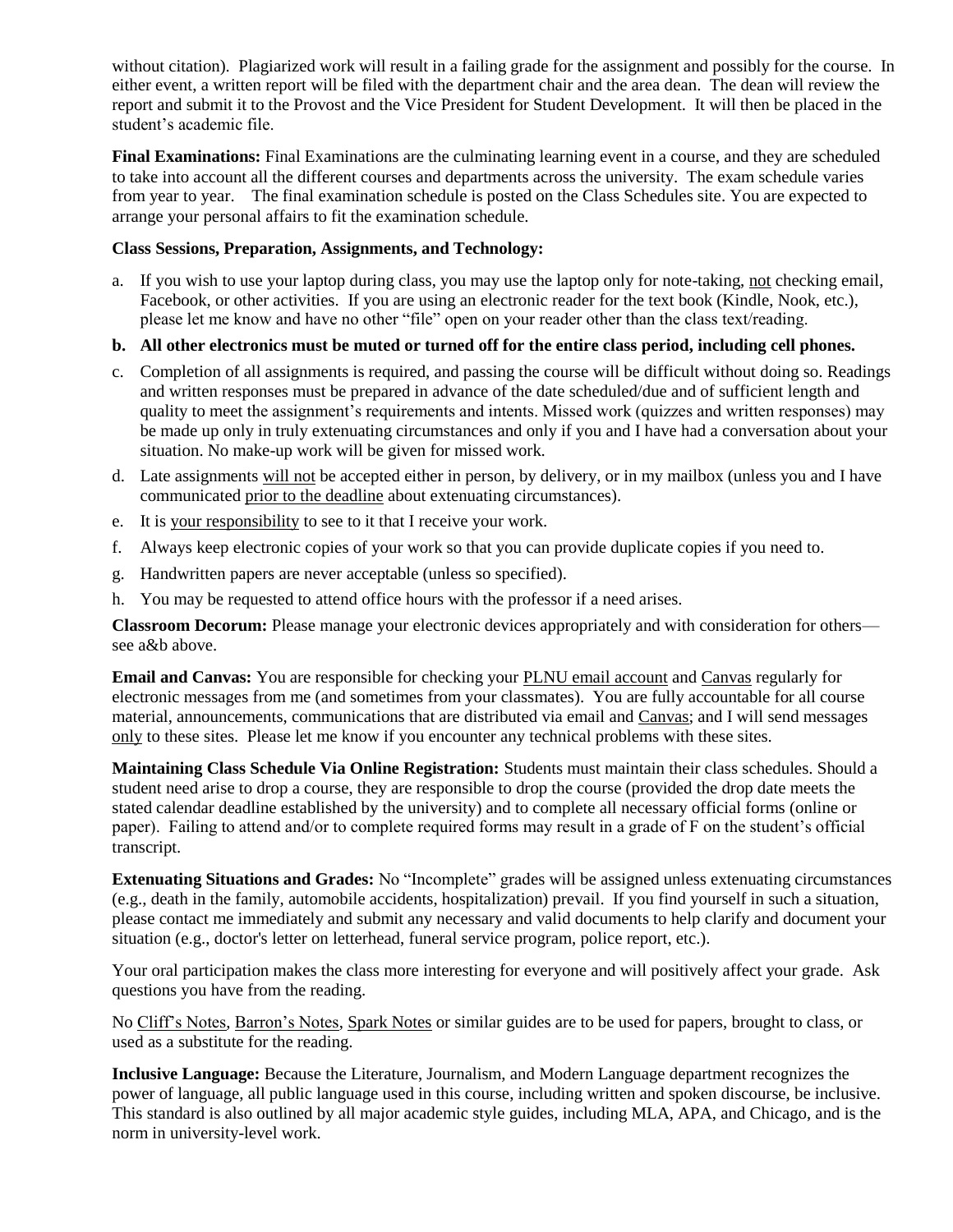#### **Additional department and university policies that govern the course are located in an electronic file in the Canvas portion of the course**.

The class is designed to encourage regular reading. To that end, there are short analysis papers. These are important tools for developing reading, thinking, and retention skills and are not "busy work." Keeping up with the reading and analysis writings leads to a higher degree of subject mastery as well as analytical adeptness.

### *Class Schedule - Complete all readings by the assigned day*

#### **Read the works before the class date indicated.**

Oct. 9 Sir Thomas More: *Utopia*, pp. 12-69

**Analysis: Describe More's vision of an ideal society.**

### **Volume One**

| Sep. 4            | Course Introduction; Backgrounds to Old and Middle English                                                                                                                                                       |
|-------------------|------------------------------------------------------------------------------------------------------------------------------------------------------------------------------------------------------------------|
| Sep. 6            | The Medieval Period, pp. XXVIII-LXI; Bede, pp.9-23; The Dream of the Rood, pp. 29-34                                                                                                                             |
| Sep. 9            | Beowulf, pp. 44-90<br>Analysis: How do the pre-Christian and Christian value systems in the epic both intersect and<br>clash with one another?                                                                   |
| Sep. 11           | Judith, pp. 93-102; Geoffrey of Monmouth, <i>The History of the Kings of Britain</i> , pp. 157-179<br>Analysis: How does the biblical Judith become reconstructed into an Anglo-Saxon warrior<br>woman?          |
| Sep. 13           | Marie de France: Lais, pp. 180-209<br>Analysis: What views of marital love do these works present?                                                                                                               |
| Sep. 16           | Sir Gawain and the Green Knight, pp. 258-288<br>Analysis: What views of Arthur's Court does this work present?                                                                                                   |
| Sep. 18           | Sir Gawain and the Green Knight, pp. 288-323<br>Analysis: How do the bedroom scenes and the hunting scenes relate to each other?                                                                                 |
| Sep. 20           | Geoffrey Chaucer: The Canterbury Tales: The General Prologue, pp. 379-414<br>Analysis: Which character do you find most intriguing and why?                                                                      |
| Sep. 23           | The General Prologue, continued<br>Analysis: How does Chaucer represent the Medieval church?                                                                                                                     |
| Sep. 25           | Chaucer: The Wife of Bath's Prologue and Tale, pp. 462-482<br>Analysis: Is Chaucer's depiction of the wife misogynistic or complimentary?                                                                        |
| Sep. 27           | Julian of Norwich, A Revelation of Love, pp. 586-603;<br>Margery Kempe, The Book of Margery Kempe, pp. 604-627<br>Analysis: What theological questions do these works raise for you?                             |
| Sep. 30           | Quem Quaeritis, pp. 666-667; The Second Shepherd's Play, pp. 698-714<br>Analysis: How does the shepherds' encounter with Christ compare to the encounter of the<br>mystics with Christ from the last assignment? |
| Oct. 2            | <i>Everyman</i> , on-line resource<br>Analysis: What is the path to salvation for Everyman?                                                                                                                      |
| Oct. 4            | Sir Thomas Malory: Morte Darthur, pp. 754-795<br>Analysis: What makes the legend of Arthur so popular, even today?                                                                                               |
| <b>Volume Two</b> |                                                                                                                                                                                                                  |
| Oct. 7            | <b>PAPER #1 DUE;</b> The Renaissance and Early Seventeenth Century, pp. XXXVII-XC                                                                                                                                |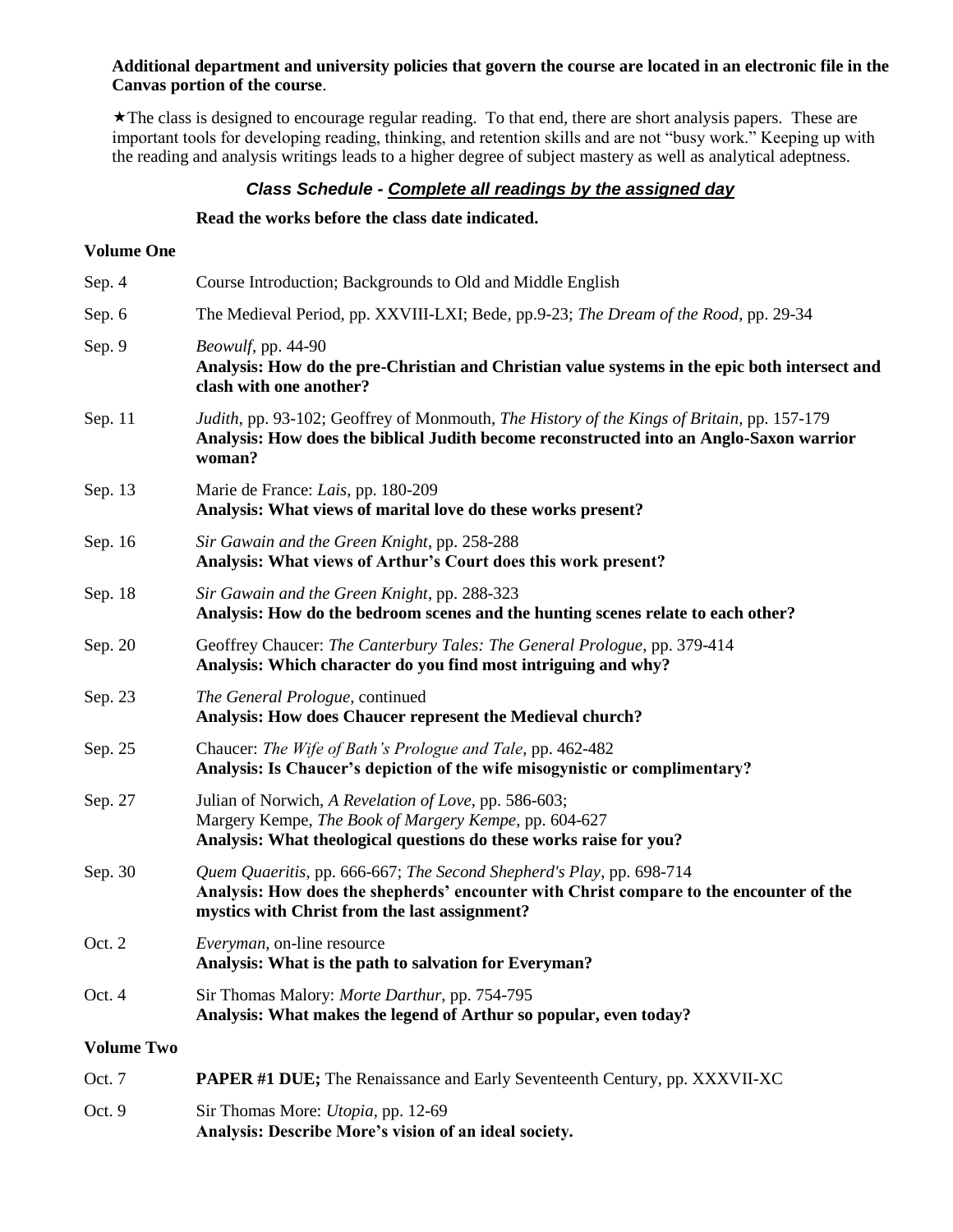| Oct. 11             | Sir Thomas Wyatt, Henry Howard, Earl of Surrey, and the Elizabethan Sonnet and Lyric, pp. 107-<br>111, 116-123<br>Analysis: How are male/female roles portrayed in the poems? |
|---------------------|-------------------------------------------------------------------------------------------------------------------------------------------------------------------------------|
| Oct. 14             | Edmond Spenser: The Faerie Queene, Book I, Canto 1, pp. 138-149; Canto 12, pp. 220-225<br>Analysis: Discuss the allegorical elements in this canto.                           |
| Oct. 16             | Sir Philip Sidney: Astrophil and Stella, pp. 257-268.<br>Analysis: Discuss the relationship of Astrophil and Sella.                                                           |
| Oct. 18             | "Unconstant Women," pp. 569-581<br>Analysis: How do these debates shape early modern poetry?                                                                                  |
| Oct. 21             | Queen Elizabeth, pp. 301-308; Mary Stuart, Queen of Scots, pp. 328-335; Aemilia Lanyer, pp.336-<br>342                                                                        |
|                     | Analysis: How do these women counter the ways in which male writers have presented them?                                                                                      |
| Oct. 23             | <b>Midterm Exam</b>                                                                                                                                                           |
| Oct. 25             | <b>Fall Break Day-No Class</b>                                                                                                                                                |
| Oct. 28             | Francis Bacon: <i>Essays</i> , pp. 382-395<br><b>Analysis: What is Bacon's view of Truth?</b>                                                                                 |
| Oct. 30             | Christopher Marlowe: <i>Doctor Faustus</i> , pp. 402-403; 416-449<br>Analysis: Is Faustus damned or saved at the end of the play? Explain.                                    |
| Nov. $1$            | Doctor Faustus-Continued<br>Analysis: How does this work relate to your life as a student/scholar?                                                                            |
| Nov. $4$            | William Shakespeare: Sonnets, pp. 450-468<br>Analysis: How does the speaker portray his relationships with the young man and the female?                                      |
| Nov. $6$            | John Donne, pp. 662-667<br>Analysis: What views of women do these poems contain?                                                                                              |
| Nov. 8              | Continue Donne's poetry, pp. 684-688<br>Analysis: How does Donne portray his relationship with God?                                                                           |
| Nov. 11             | John Webster: The Duchess of Malfi, pp. 689-741<br>Analysis: What do you think of the Duchess's clandestine marriage?                                                         |
| Nov. 13             | The Duchess of Malfi, continued<br>Analysis: How would you describe the philosophy of the play?                                                                               |
| Nov. 15             | Lady Mary Wroth, pp. 742-747 and Katherine Philips, pp. 783-787<br>Analysis: Compare the poets' portrayal of relationships                                                    |
| Nov. 18             | George Herbert, pp. 759-769<br>Analysis: Characterize Herbert's view of God.                                                                                                  |
| Nov. 20             | John Milton: Paradise Lost, Book One: pp.804-806 and 825-839<br><b>Analysis: How is Satan portrayed?</b>                                                                      |
| Nov. 22             | Paradise Lost, Books Four and Nine, pp. 858-887<br>Analysis: What does Milton add to the Genesis account of the Fall?                                                         |
| <b>Volume Three</b> |                                                                                                                                                                               |
| Nov. 25             | The Restoration and the 18 <sup>th</sup> Century, pp. XXXIII-LXIX; PAPER #2 DUE                                                                                               |
|                     |                                                                                                                                                                               |

Nov. 27-29 **Thanksgiving Recess—No Classes**